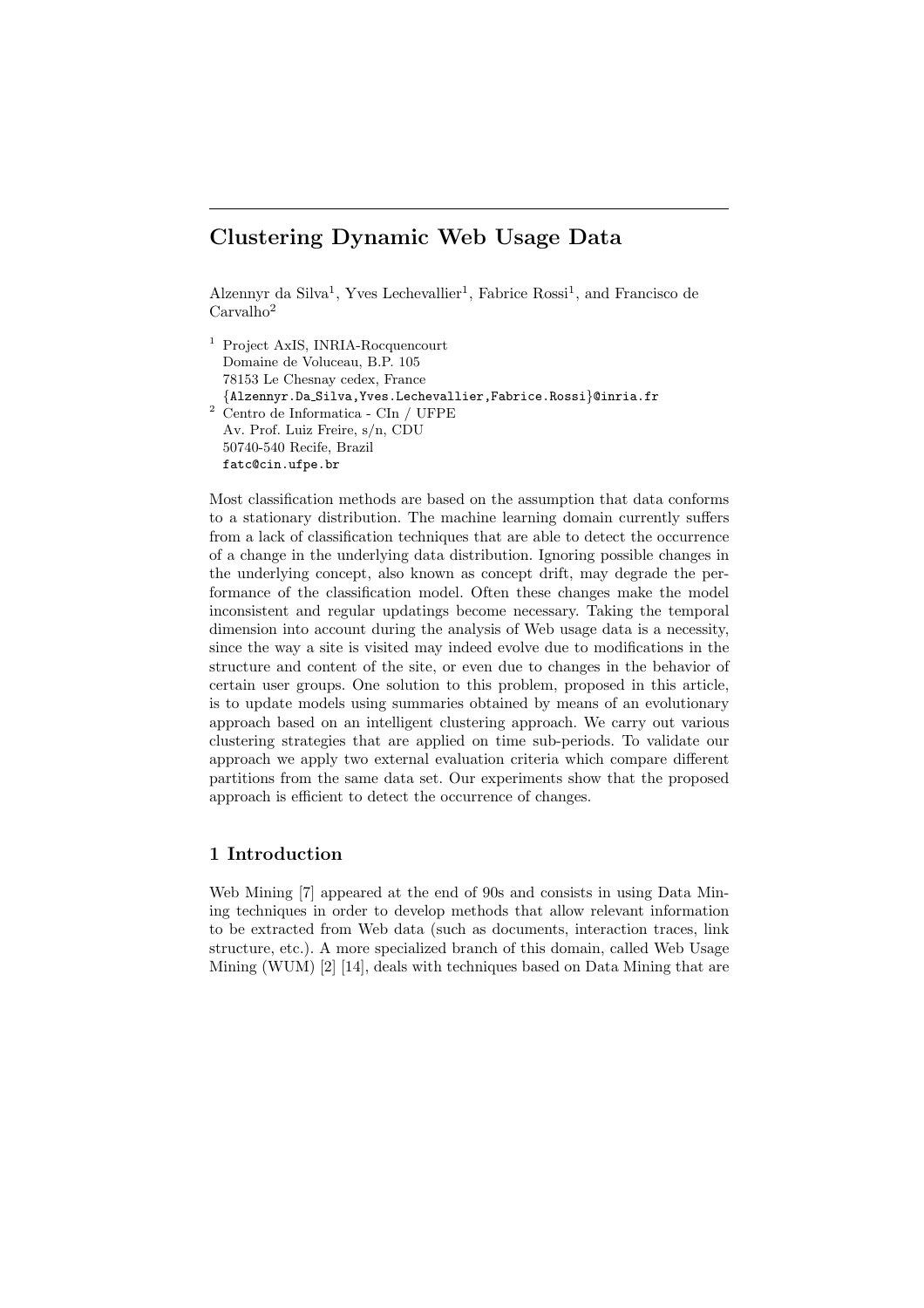applied to the analysis of users behavior in a website. The present article is placed is this last context.

WUM consists in extracting interesting information from files which register Web usage traces. This activity has become very critical for effective website management. In the e-commerce domain, for example, one of the most important motivations for the analysis of usage is the need to build up consumer loyalty and to make the site more appealing to new visitors. Accurate Web usage information could help to attract new customers, retain current customers, improve cross marketing/sales, measure the effectiveness of promotional campaigns, track leaving customers and find the most effective logical structure for their Web space. Other applications we can cite are the creation of adaptive websites, support services, personalization, network traffic flow analysis, etc.

Most traditional methods in this domain take into account the entire period during which usage traces were recorded, the results obtained naturally being those which prevail over the total period. Consequently, certain types of behaviors, which take place during short sub-periods are not detected and thus remain undiscovered by traditional methods. It is, however, important to study these behaviors and thus carry out an analysis related to significant time sub-periods. It will then be possible to study the temporal evolution of users' profiles by providing descriptions that can integrate the temporal aspect. The access patterns to Web pages are indeed of a dynamic nature, due both to the on-going changes in the content and structure of the website and to changes in the users' interest. The access patterns can be influenced by certain parameters of a temporal nature, such as the time of the day, the day of the week, recurrent factors (summer/winter vacations, national holidays, Christmas) and non-recurrent global events (epidemics, wars, economic crises, the World Cup). Furthermore, as the volume of mined data is great, it is important to define summaries to represent user profiles.

WUM has just recently started to take account of temporal dependence in usage patterns. In [11], the authors survey the work to date and explore the issues involved and the outstanding problems in temporal data mining by means of a discussion about temporal rules and their semantic. In addition, they investigate the confluence of data mining and temporal semantics. Recently in [8], the authors outline methods for discovering sequential patterns, frequent episodes and partial periodic patterns in temporal data mining. They also discuss techniques for the statistical analysis of such approaches. Notwithstanding these considerations, the majority of methods in WUM are applied over the entire period that covers all the available data. Consequently, these methods reveal the most predominant behaviors in data, and the interesting short-term behaviors which may occur during short periods of time are not taken into account. For example, when the data analysed is inserted into a dynamic domain related to a potential long period of time (such as in the case of Web log files), it is to be expected that behaviors evolve over time.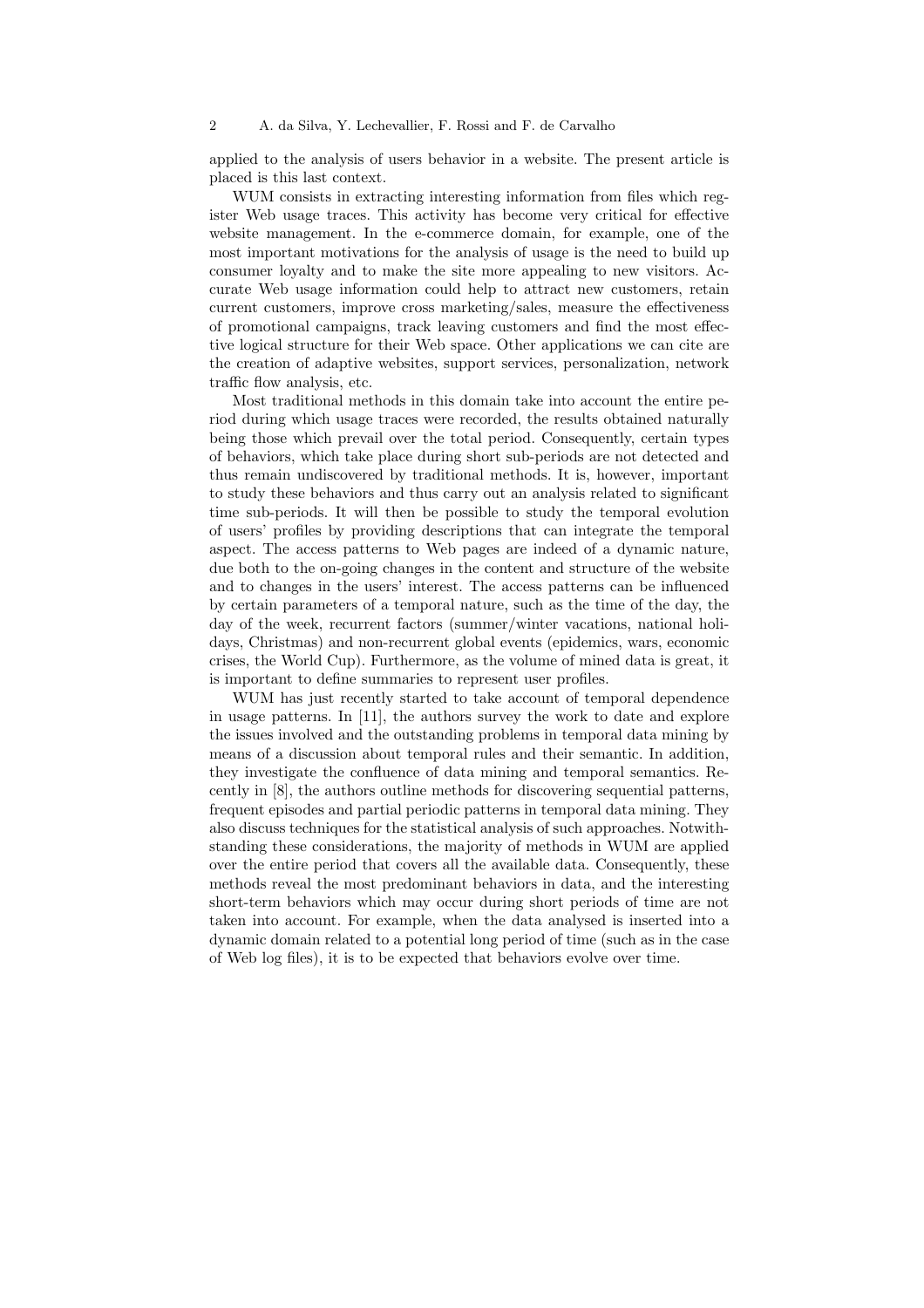These considerations have given rise to many studies in data analysis, especially concerning the adaptation of traditional static data-based methods to the dynamic data framework. In this line of research, our proposition is to use summaries obtained by an evolutionary clustering approach applied over time sub-periods to carry out a follow-up of the user profile evolution. The main objective of this article is to propose and evaluate a monitoring clustering strategy which is able to find changes in a stream of Web usage data.

This article is organized as follows. Section 2 describes the proposed clustering approach based on time sub-periods. Section 3 presents the experimental framework including the benchmark data set analysed, the algorithm and the external evaluation criteria adopted as well as a discussion on the results obtained. The last section reports the final conclusion and some suggestions for future work.

## 2 Clustering approach based on time sub-periods

In unsupervised classification modelling of dynamic data, new clusters may emerge at any time and existing clusters may evolve or disappear. The clustering problem can be seen as an evolutionary process of detecting and tracking dynamic clusters. The approach proposed in this article consists initially in splitting the entire time period analysed into more significant sub-periods. In our experiments, we use the months of the year to define the time sub-periods (cf. section 3.4). This is done with the aim of discovering the evolution of old patterns or the emergence of new ones. This fact would not have been revealed by a global analysis over the whole time period. After this first step, a clustering method is applied on the data of each time sub-period, as well as over the complete period. The results provided for each clustering are then compared.

The main base of our proposition regards the specification of a compact structure to summarize the clustering of data within a time sub-period without storing the entire data set. This structure is designated by the cluster centre (prototype) and represents a user profile. These prototypes reflect the behaviour of individuals belonging to the same cluster.

The following subsections describe in detail the four clustering strategies we study.

#### 2.1 Global clustering

This clustering strategy corresponds to the traditional practice, that is to say, the clustering algorithm is applied on the entire data set containing all the individuals, without taking into account the temporal information. After applying the clustering algorithm, we have a partition containing K clusters. We then apply a filter on each of these clusters in order to define new sub-clusters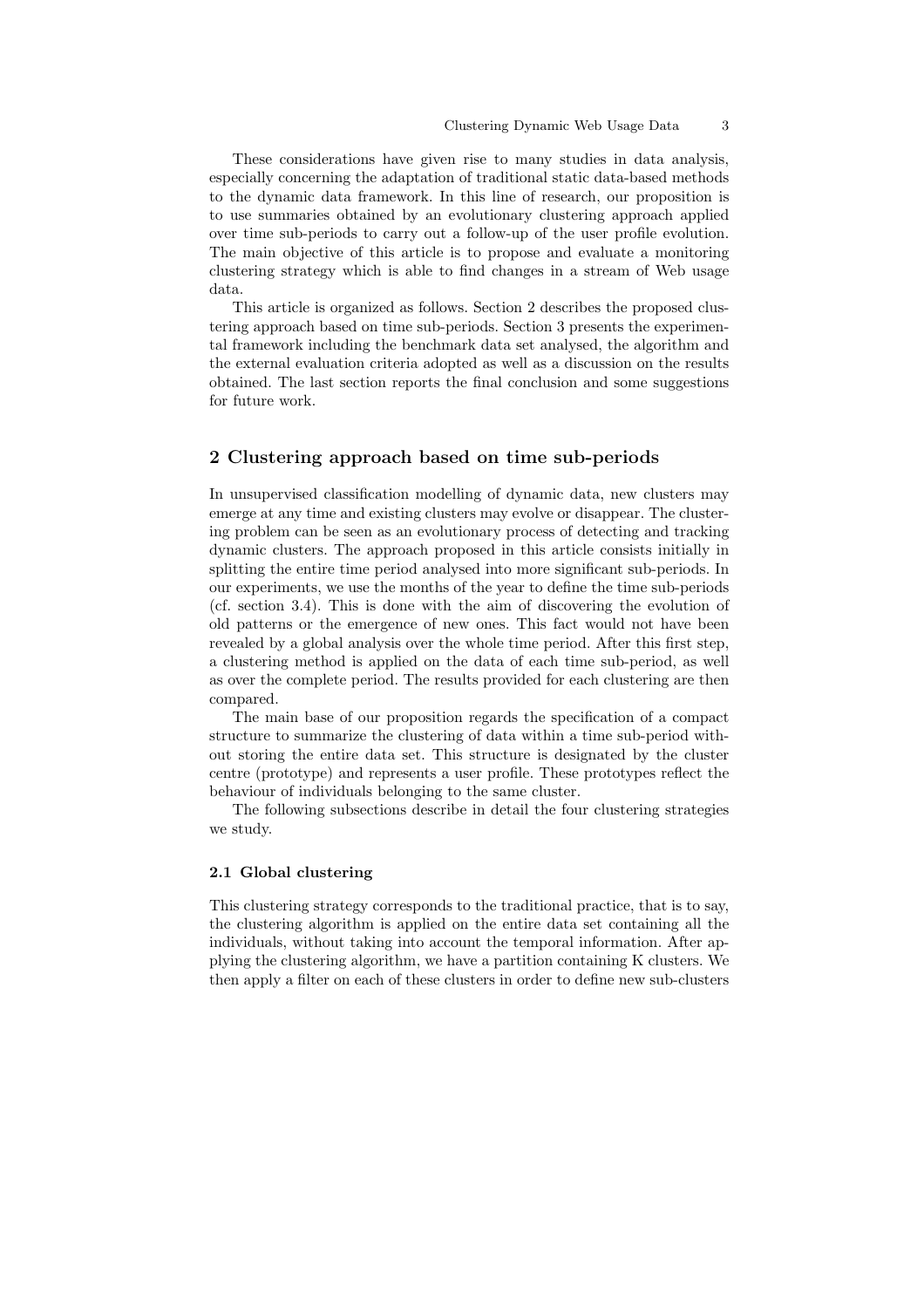containing individuals belonging to the same time sub-periods (for example, the same month of the year) (cf. figure 1). After that we put together subclusters belonging to the same time sub-periods, which defines one partition per sub-period. We will then compare these last partitions with those obtained by the other clustering strategies.



Fig. 1. Global clustering

#### 2.2 Independent local clustering

In this clustering strategy, we first split the data set by time sub-period. After that, we apply the clustering algorithm on each sub-period individually, which gives us as many partitions as there are time sub-periods. At the end of this process we will have a partition containing K clusters in each time sub-period, each independent from the other. (cf. figure 2).

#### 2.3 Previous local clustering

In this clustering strategy, we begin by applying the clustering algorithm in the first time sub-period, which gives us a partition into K clusters. We take the prototype of each of these clusters in order to define a new partition on the individuals belonging to the next time sub-period. To do so, we apply the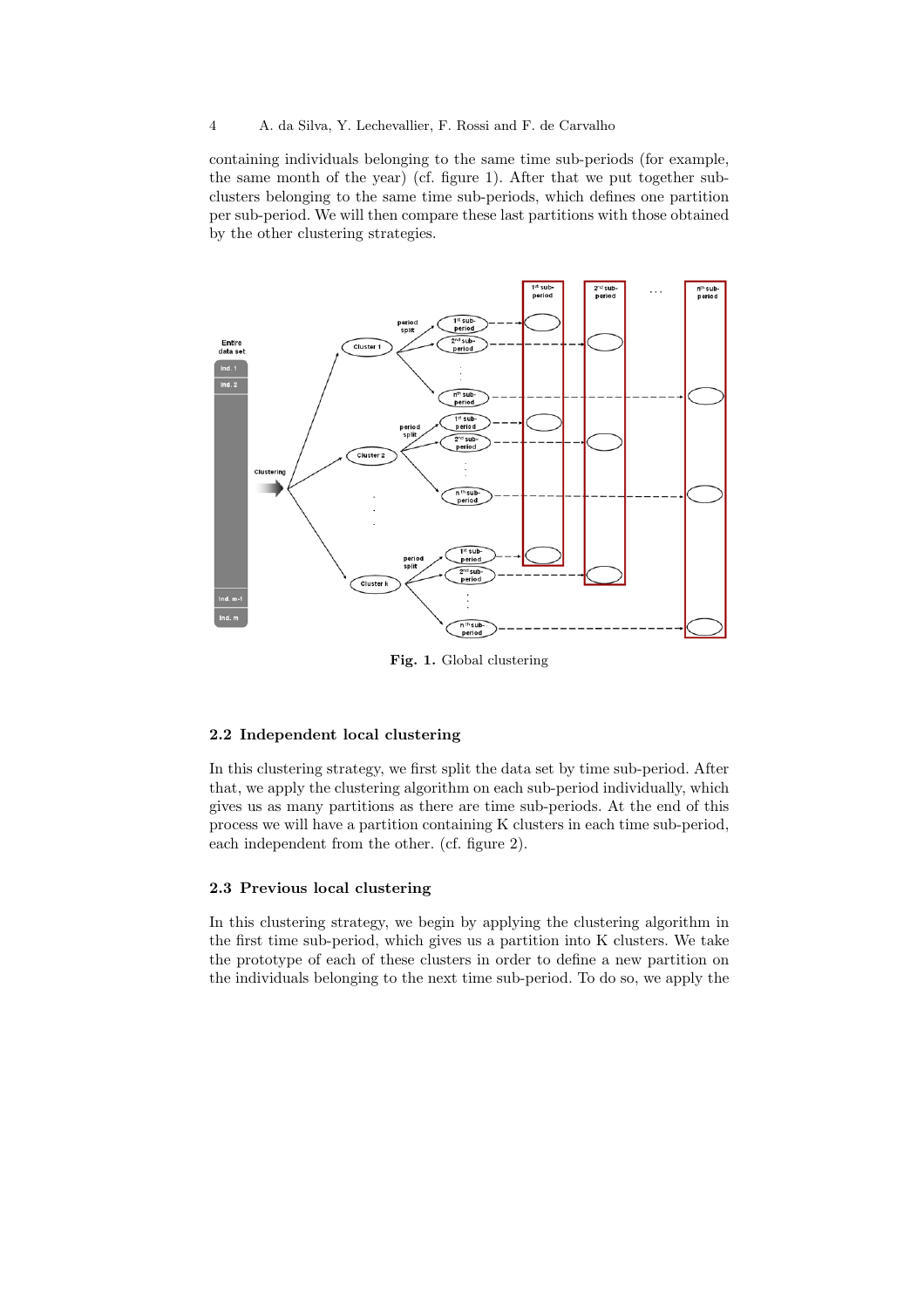

Fig. 2. Independent local clustering

clustering allocation phase. We repeat this process for all the following time sub-periods (cf. figure 3).



Fig. 3. Previous local clustering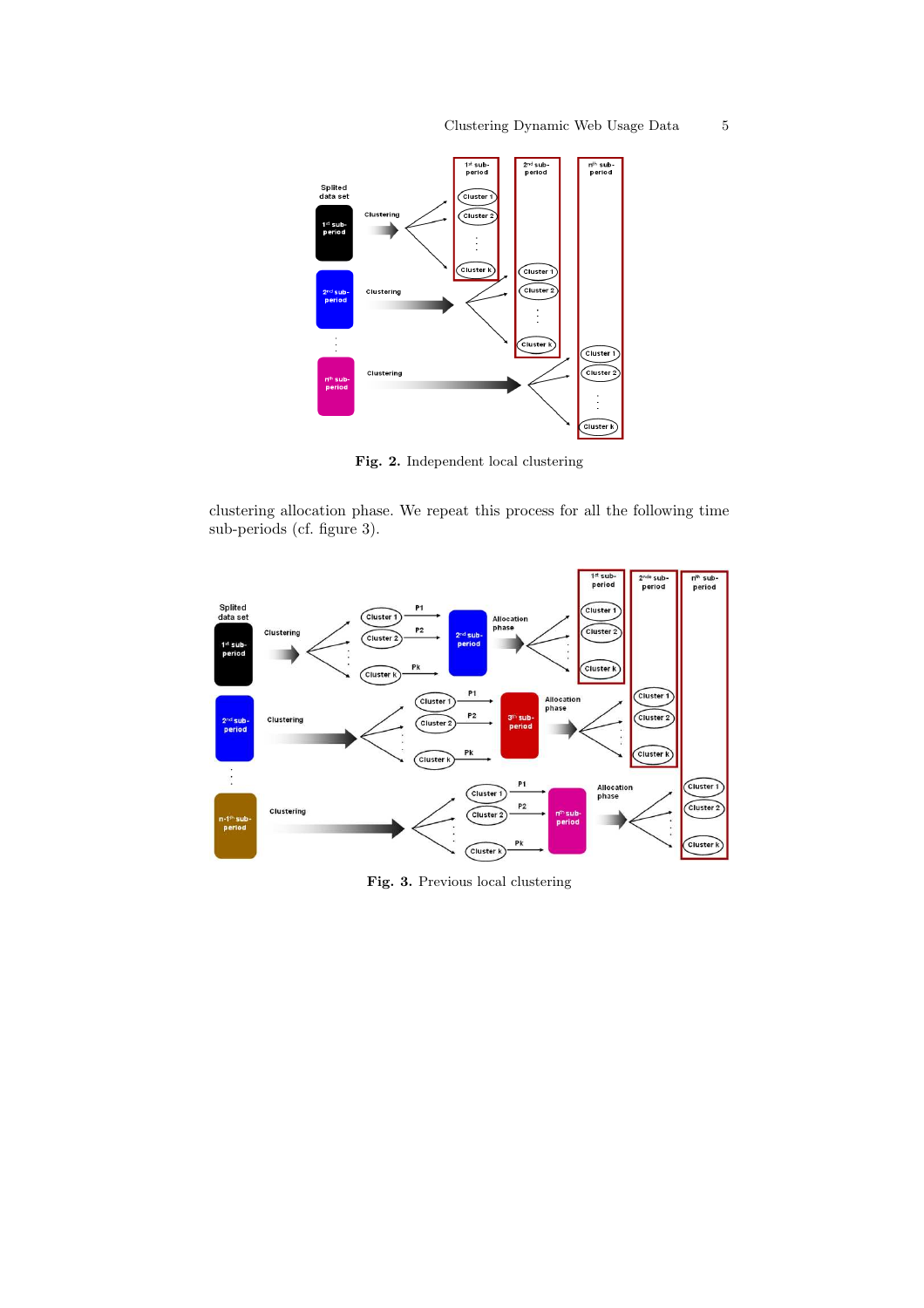6 A. da Silva, Y. Lechevallier, F. Rossi and F. de Carvalho

#### 2.4 Dependent local clustering

This clustering strategy has some points in common with the previous one. The main difference here is that we use the prototypes obtained by the clustering on the previous time sub-periods to initiate a completely new clustering process rather than applying only the allocation phase. In other words, we run the algorithm until its convergence.



Fig. 4. Dependent local clustering

## 3 Experimental framework

## 3.1 Usage data

As a case study, we use a benchmark website from Brazil<sup>3</sup>. This site contains a set of static pages (details of teaching staff, academic courses, etc.) and dynamic pages (see  $[4][3][12][13]$  for an analysis of this part of the site). We studied the accesses to the site from  $1^{st}$  July 2002 to  $31^{st}$  May 2003.

For Web usage data pre-processing, we adopt the methodology proposed by [15] who defines a navigation as a succession of requests not more than 30 minutes apart, coming from the same user. In order to analyse the more representative traces of usage, we selected long navigations (containing at least 10 requests and with a total duration of at least 60 seconds) which are assumed to have originated from human users (the ratio between the duration and number of requests must be at least 4, which means a maximum of 15

<sup>3</sup> This website is available at the following address: http://www.cin.ufpe.br/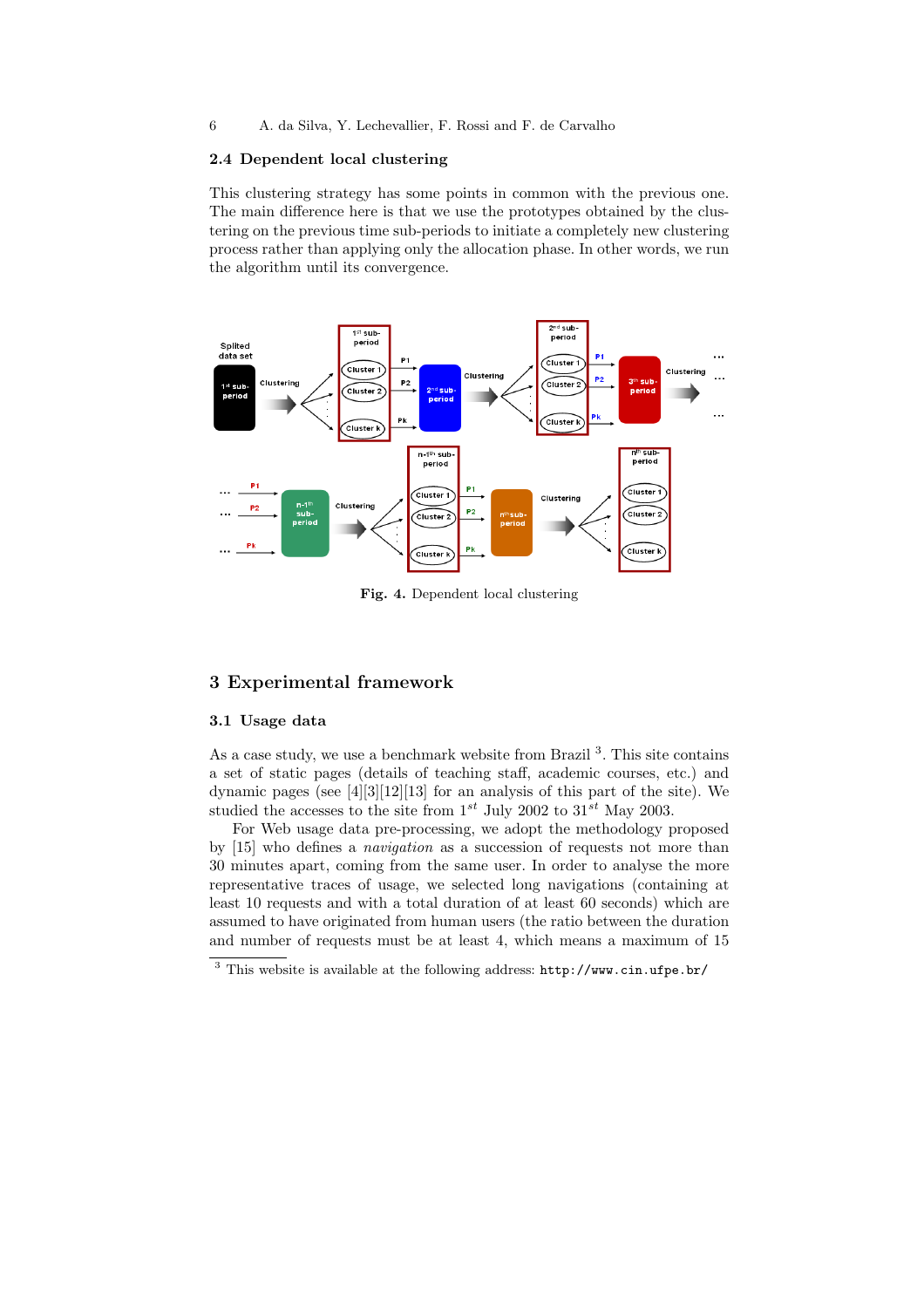requests per minute). This was done in order to extract human navigations and exclude those which may well have come from Web robots. The elimination of short navigations is justified by the search for usage patterns in the site rather than simple accesses which do not generate a trajectory in the site. After filtering and eliminating outliers, we obtained a total of 138,536 navigations.

Table 1. Description of the variables describing navigations

| $N^o$        | Field                     | Signification                                                                       |
|--------------|---------------------------|-------------------------------------------------------------------------------------|
| $\mathbf{1}$ | IDNavigation              | Navigation code                                                                     |
| 2            | NbRequests_OK             | Number of successful requests (status $= 200$ ) in the navigation                   |
| 3            |                           | NbRequests_BAD Number of failed requests (status $\neq$ 200) in the navigation      |
| 4            | PRequests_OK              | Percentage of successful requests $($ = NbRequests $OK/$ NbRequests $)$             |
| 5            | NbRepetitions             | Number of repeated requests in the navigation                                       |
| 6            | PRepetitions              | Percentage of repetitions $($ = NbRepetitions $/$ NbRequests)                       |
|              | <b>TotalDuration</b>      | Total duration of the navigation (in seconds)                                       |
| 8            | AvDuration                | Average of duration $($ = TotalDuration $/$ NbRequests $)$                          |
| 9            | AvDuration <sub>-OK</sub> | Average of duration among successful requests                                       |
|              |                           | $($ = TotalDuration_OK/NbRequests_OK)                                               |
| 10           |                           | NbRequests_SEM Number of requests related to pages in the site's semantic structure |
| 11           | PRequests_SEM             | Percentage of requests related to pages in the site's semantic structure            |
|              |                           | (=NbRequests_Sem/NbRequests)                                                        |
| 12           | TotalSize                 | Total size of transferred bytes in the navigation                                   |
| 13           | AvTotalSize               | Average of transferred bytes ( $=$ TotalSize / NbRequests_OK)                       |
| 14           |                           | MaxDuration OK Duration of the longest request in the navigation (in seconds)       |

## 3.2 Clustering algorithm

Our method uses an adapted version of the dynamic clustering algorithm [1][5] [9] applied on a data table containing the navigations in its rows and real-value variables in its columns (cf. table 1). As a distance measure, we adopt the Euclidean distance. For all the experiments, we defined an a priori number of clusters equal to 10 with a maximum number of iterations equal to 100. The number of random initialisations is equal to 100, except when the algorithm is initialised with the results obtained from a previous execution (for the strategies presented in section 2.3 and section 2.4).

#### 3.3 Evaluation criteria

To analyse the results, we apply two external criteria. This implies that we evaluate the results of a clustering algorithm based on how well the clustering matches pre-specified gold standard classes. For a cluster-by-cluster analysis, we compute the F-measure [16]. To compare two partitions, we look for the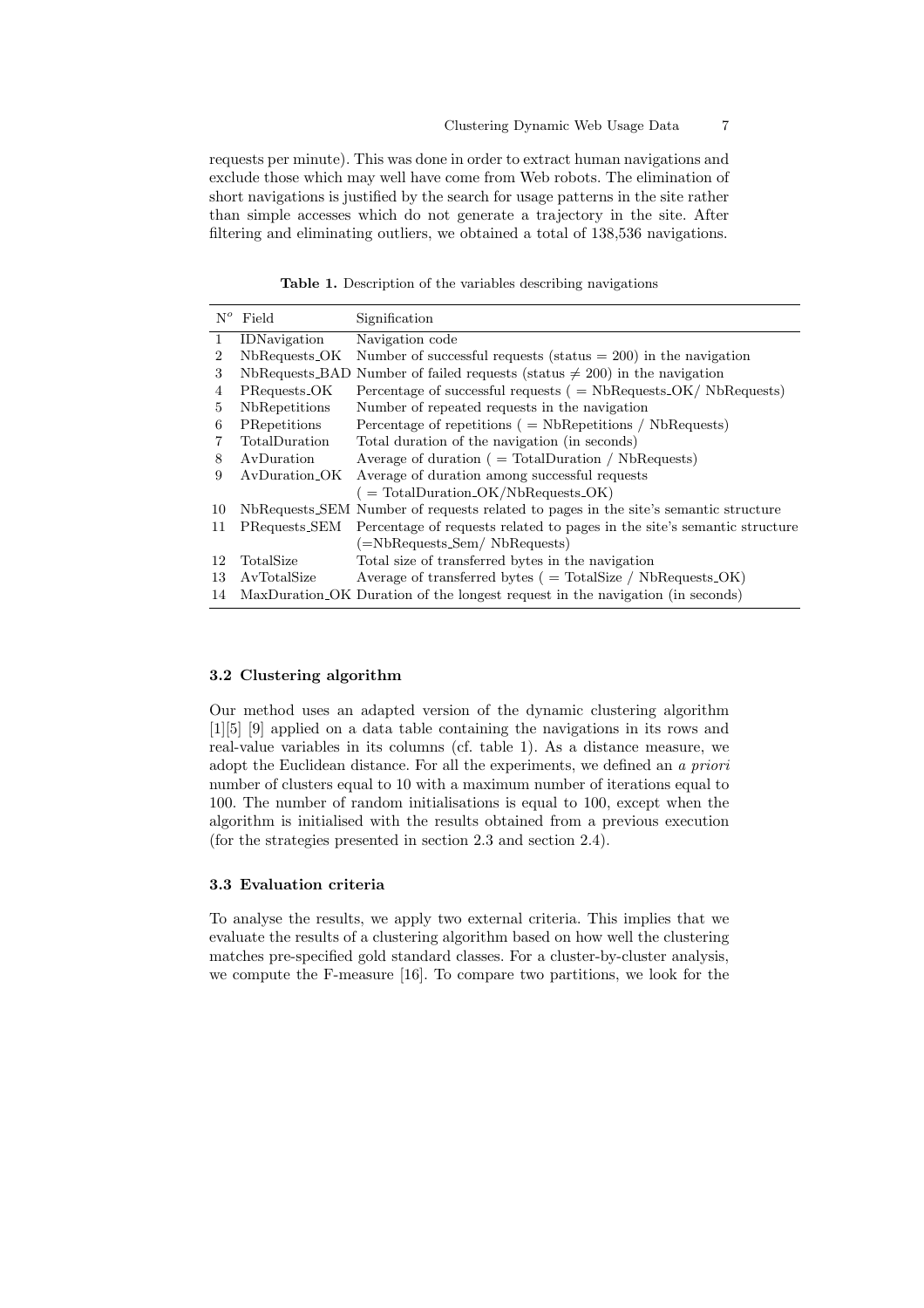best representation of the cluster  $a$  in the first partition by a cluster  $b$  in the second partition, i.e., we look for the best match between the clusters of two given partitions. This gives us as many values as there are clusters in the first partition.

The F-measure combines in a single value the measures of precision P and recall R between an a priori partition containing  $C$  clusters and the partition reached by the clustering method containing Q clusters .

|  | $v_1$ $v_2$ $v_c$ |                                                                                                                                                 |                                 |
|--|-------------------|-------------------------------------------------------------------------------------------------------------------------------------------------|---------------------------------|
|  |                   |                                                                                                                                                 | $n_{\rm L}$                     |
|  |                   |                                                                                                                                                 |                                 |
|  |                   |                                                                                                                                                 |                                 |
|  |                   | $u_1$ $n_{11}$ $n_{12}$ $n_{1C}$<br>$u_2$ $n_{21}$ $n_{22}$ $n_{2C}$<br>$\vdots$ $\vdots$ $\vdots$ $\vdots$<br>$u_Q$ $n_{Q1}$ $n_{Q2}$ $n_{QC}$ | $n_Q$                           |
|  | $n_{.2}$          | $n_C$                                                                                                                                           | $n_{\scriptscriptstyle\perp}=n$ |

Fig. 5. Contingency table

Let  $V = \{v_1, \ldots, v_c, \ldots, v_C\}$  be the a priori partition and  $U = \{u_1, \ldots, u_q,$  $..., u_Q$  the partition reached by the clustering method. Their contingency table is depicted in figure 5. The F-measure is then defined as follows:

$$
F = \sum_{i=1}^{C} \frac{n_i}{n} max_{j=1,\dots,Q} F(i,j), \text{ where}
$$
  
\n
$$
F(i,j) = \frac{2P(i,j)R(i,j)}{P(i,j) + R(i,j)}
$$
\n(1)

In this formula,  $n_i$  indicates the number of elements in the cluster  $v_i$  and  $n$  is the total number of elements.

For a global analysis, we apply the corrected Rand (CR) index [6] to compare two partitions. The CR index also assesses the degree of agreement between an a priori partition and a partition furnished by the clustering algorithm. We use the CR index because it is not sensitive to the number of clusters in the partitions or to the distributions of the individuals in the clusters. The CR is defined as:

$$
CR = \frac{\sum_{i=1}^{Q} \sum_{j=1}^{C} {n_{ij} \choose 2} - {n \choose 2}^{-1} \sum_{i=1}^{Q} {n_{i} \choose 2} \sum_{j=1}^{C} {n_{j} \choose 2}}{\frac{1}{2} [\sum_{i=1}^{Q} {n_{i} \choose 2} + \sum_{j=1}^{C} {n_{j} \choose 2}] - {n \choose 2}^{-1} \sum_{i=1}^{Q} {n_{i} \choose 2} \sum_{j=1}^{C} {n_{j} \choose 2}}
$$
(2)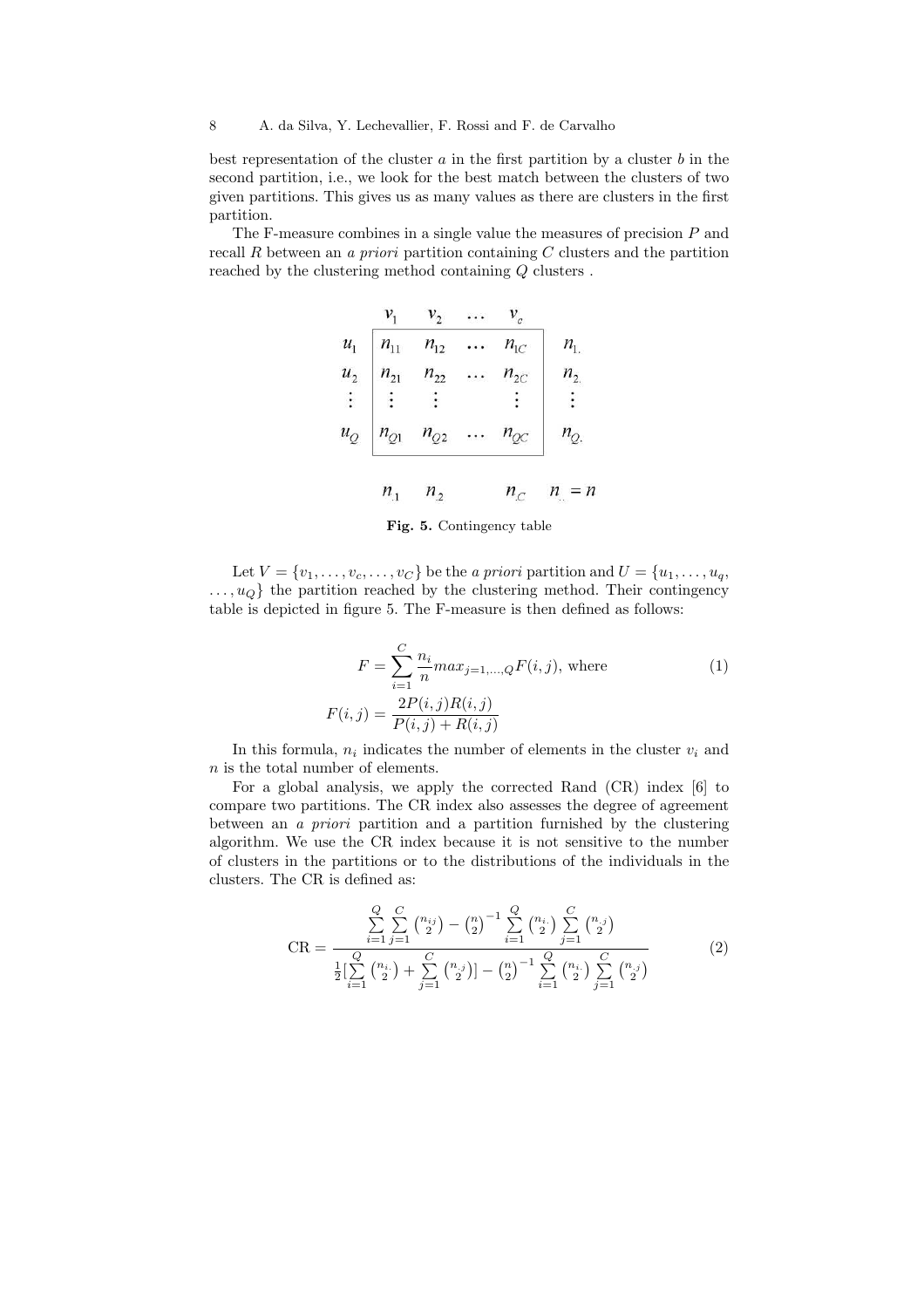where  $\binom{n}{2} = \frac{n(n-1)}{2}$  $\frac{1}{2}$ ,  $n_{ij}$  represents the number of objects that are in clusters  $u_i$  and  $v_j$ ,  $n_i$  indicates the number of objects in cluster  $u_i$ ,  $n_{.j}$  indicates the number of objects in cluster  $v_i$  and n is the total number of objects in the data set.

The F-measure takes a value in the range  $[0, +1]$ , whereas the corrected Rand index values are in the range  $[-1, +1]$ . In both cases, the value 1 indicates a perfect agreement and values near 0 correspond to cluster agreements found by chance. In fact, an analysis made by [10] confirmed corrected Rand index values near 0 when presented to clusters generated from random data, and showed that values lower than 0.05 indicate clusters achieved by chance.

## 3.4 Results

Figure 6 depicts the CR values obtained from the confrontation of the resulting partitions reached by the four different clustering strategies presented in section 2. For the F-measure, figure 7 presents boxplots summarizing the 10 values obtained (one value per cluster) on each month analysed. The partitions compared are marked in red in figures 1, 2, 3 and 4.

In figure 6, the values of the CR index reveal that the results from the local independent clustering are very different from those of the local dependent and global clustering (low values of CR means that the partitions compared are divergent). In other words, we can see by the confrontation of the local independent clustering versus the local dependent and global clustering that there are almost always low values, i.e., the local independent clustering is able to find certain clusters that were not detected by the other two clustering strategies. These conclusions are also confirmed by the F-measure (cf. figure 7).

We can also notice that the local previous clustering does not give very different results from those obtained by the local dependent clustering. The same conclusion is also valid for the confrontation between the local dependent clustering and global clustering.

Using a cluster-by-cluster confrontation via the F-measure, we refine the analysis (see figure 7). What appears quite clearly is that the clusters are very stable over time if we apply either the local previous, local dependent or global clustering strategies. In fact, no value is lower than 0.877, which represents a very good score. On the other hand, in the case of local independent clustering, we detect clusters that are very different from those obtained by the global and local dependent clustering (some values are lower than 0.5).

What is surprising is that partitions obtained by the local dependent clustering are very similar to those obtained from the global clustering. We could thus speculate whether an analysis carried out on time sub-periods would be able to obtain results supposed to be revealed by a global analysis on the entire data set.

To summarize, we can say that the local dependent clustering method shows that the clusters obtained change very little or do not change at all,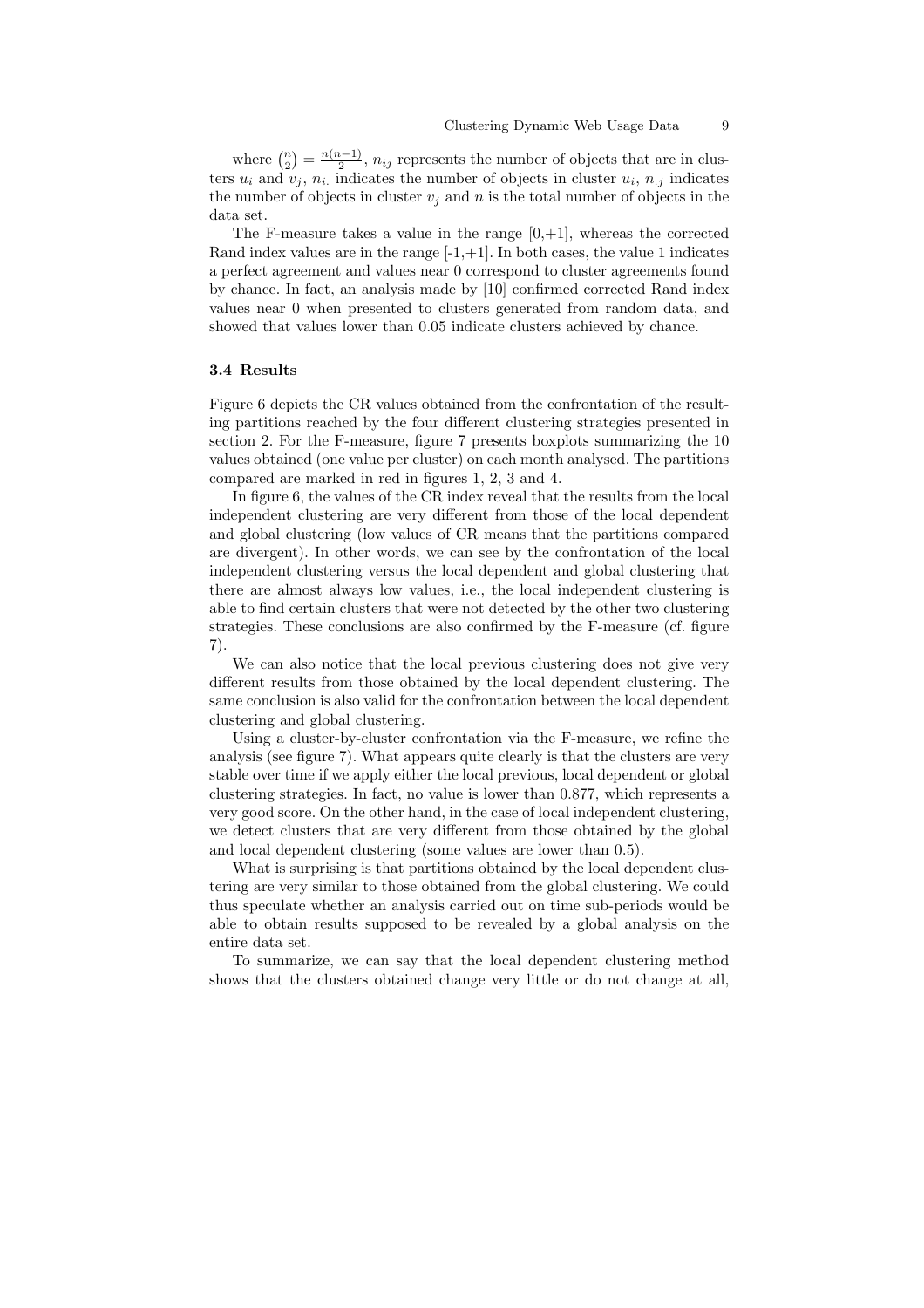whereas the local independent clustering method is more sensitive to changes which occur from one time sub-period to another.



Fig. 6. Corrected Rand index values computed partition by partition

# 4 Conclusion

In the present work, we addressed the problem of processing dynamic data in the WUM domain. The issues discussed highlight the need to define or adapt methods to extract knowledge and to follow the evolution of this kind of data. Although many powerful knowledge discovery methods have been proposed for WUM, very little work has been devoted to handling problems related to data that can evolve over time.

In this article, we have proposed a divide and conquer based approach in the sense that we split the original data set into temporal windows regarding the position of the data in the time scale. Our experiments have shown that the analysis of dynamic data by independent time sub-periods offers a certain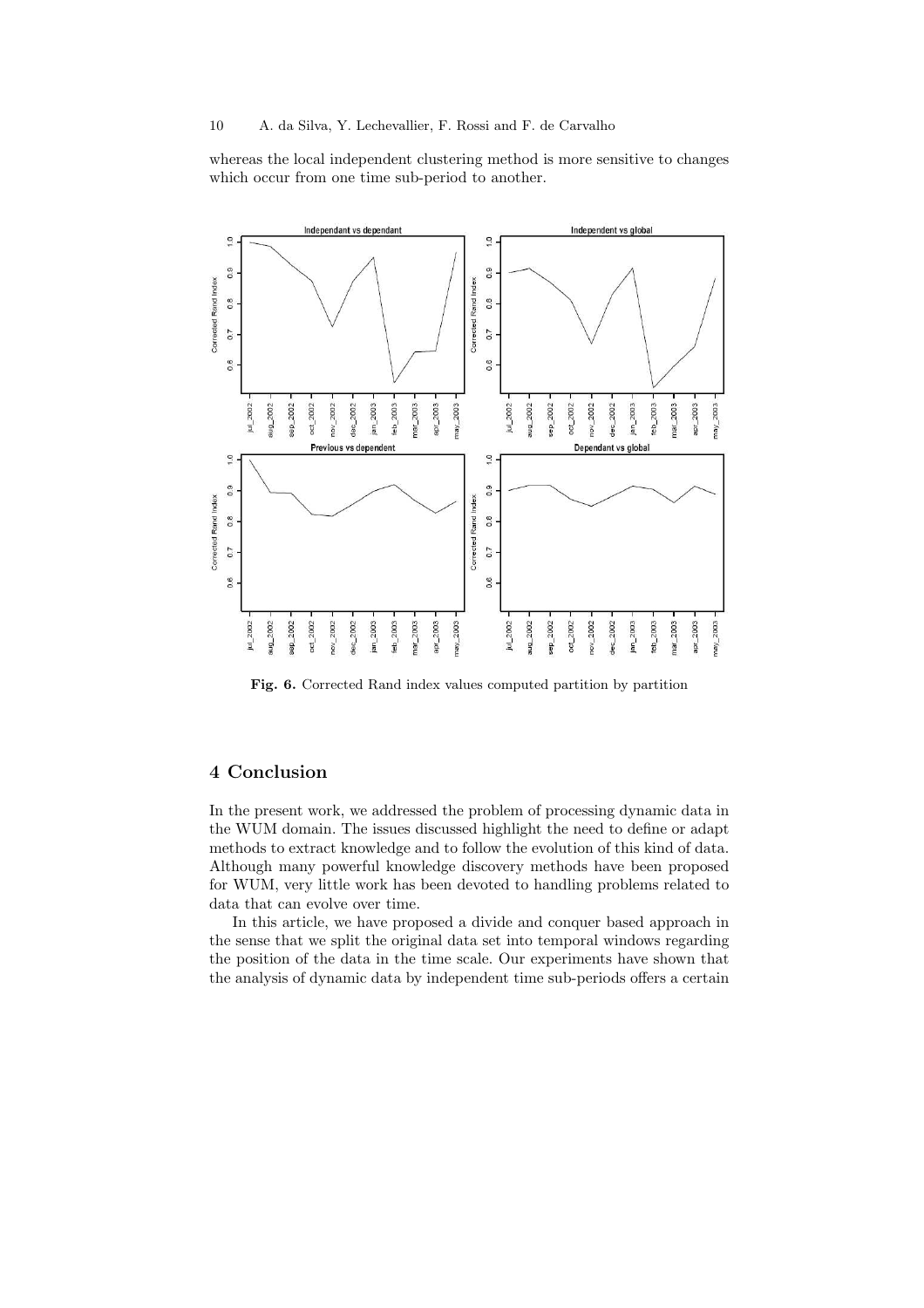

Fig. 7. F-measure values computed cluster by cluster

number of advantages such as making the method sensitive to cluster changes over time.

Analysing changes in clusters of usage data over time can provide important clues about the changing nature of how a website is used, as well as the changing loyalties of its users. Furthermore, as our approach splits the data and concentrates the analysis on fewer sub-sets, some constraints regarding hardware limitations could be overcome.

Possible future work could involve the application of other clustering algorithms and the implementation of techniques that enable the automatic discovery of the number of clusters as well as identifying cluster fusions and splits over time.

## Acknowledgements

The authors are grateful to CAPES (Brazil) and the collaboration project between INRIA (France) and FACEPE (Brazil) for their support for this research.